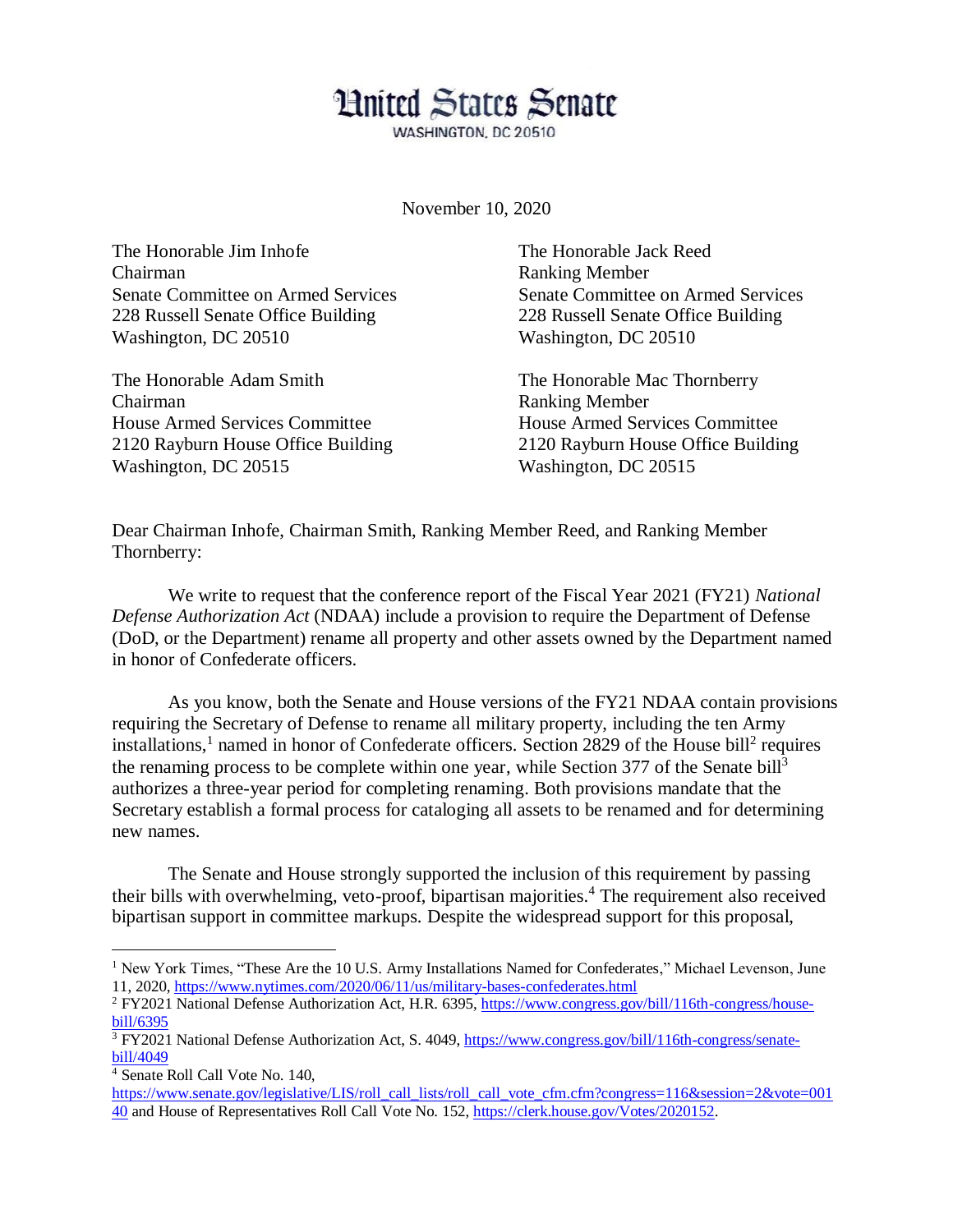Chairman Inhofe has declared his intention to strip it out behind closed doors in conference, saying "We're going to see to it that provision doesn't survive the bill... I'm not going to say how at this point."<sup>5</sup>

We strongly oppose removing this provision and respectfully request the conferees to retain in the conference report the provision endorsed by both chambers: a requirement for the Department to rename all military assets named for the Confederacy no later than three years after the date of enactment.

Millions of servicemembers of color have lived on, trained at, and deployed from installations named to honor traitors that killed Americans in defense of chattel slavery. Renaming these bases does not disrespect our military – it honors the sacrifices and contributions of our servicemembers in a way that better reflects our nation's diversity and values. We know who these bases were named for and why they were named. It is long past the time to correct this longstanding, historic injustice. We must not shrink from our solemn duty in his moment.

Sincerely,

 $/\mathrm{s}/\mathrm{s}$ 

Elizabeth Warren United States Senator Richard Blumenthal

United States Senator

 $\frac{|S|}{|S|}$ 

 $/\mathbf{s}/$ 

Sheldon Whitehouse United States Senator  $/\mathrm{s}/$ 

Mazie K. Hirono United States Senator

 $/\mathrm{s}/\mathrm{s}$ 

Chris Van Hollen United States Senator  $\sqrt{s}$ /

Chris Murphy United States Senator

 $\sqrt{s/2}$ 

Richard J. Durbin United States Senator

 $\overline{a}$ 

 $/s/$ 

Robert P. Casey, Jr. United States Senator

<sup>5</sup> Politico, "Top senator says Congress shouldn't remove Confederate names from bases," Connor O'Brien, July 24, 2020, [https://www.politico.com/news/2020/07/24/inhofe-congress-confederate-names-bases-381192.](https://www.politico.com/news/2020/07/24/inhofe-congress-confederate-names-bases-381192)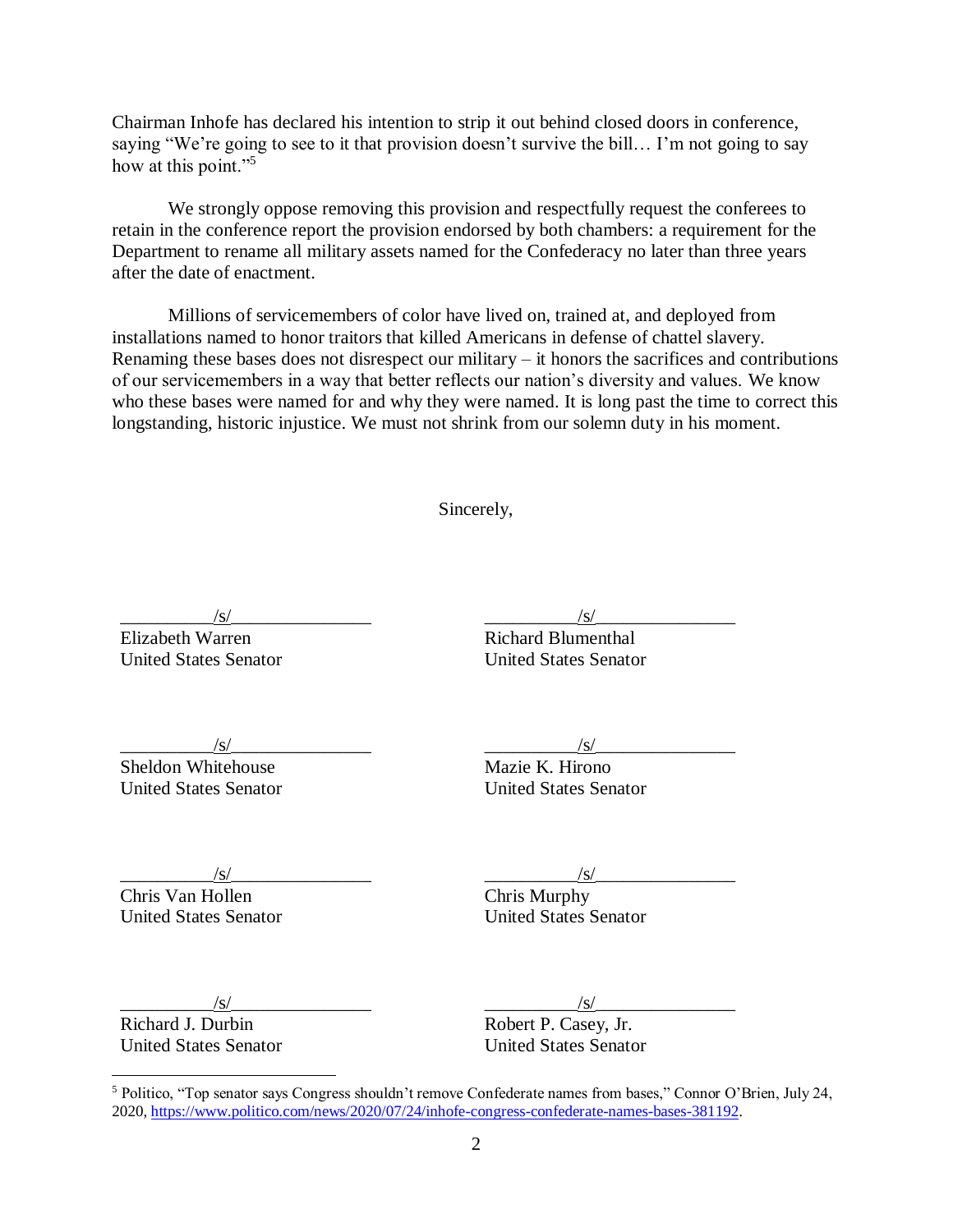$\sqrt{s/2}$ 

Michael F. Bennet United States Senator

 $\sqrt{s/2}$ 

Jeanne Shaheen United States Senator  $\sqrt{s/2}$ 

Ron Wyden United States Senator

 $\frac{|s|}{s}$ 

Kirsten Gillibrand United States Senator

 $\sqrt{s/2}$ 

 $\frac{1}{s}$ 

Maria Cantwell United States Senator

 $\sqrt{s/2}$ 

Sherrod Brown

Edward J. Markey United States Senator

 $\sqrt{s/2}$ 

Cory A. Booker United States Senator

United States Senator

 $\sqrt{s/2}$ Bernard Sanders United States Senator

 $\sqrt{s/2}$ 

Christopher A. Coons United States Senator

 $\frac{1}{s}$ 

Tina Smith United States Senator  $\sqrt{s/2}$ 

Tammy Duckworth United States Senator

 $\sqrt{s/2}$ 

Margaret Wood Hassan United States Senator

 $\sqrt{s/2}$ 

Robert Menendez United States Senator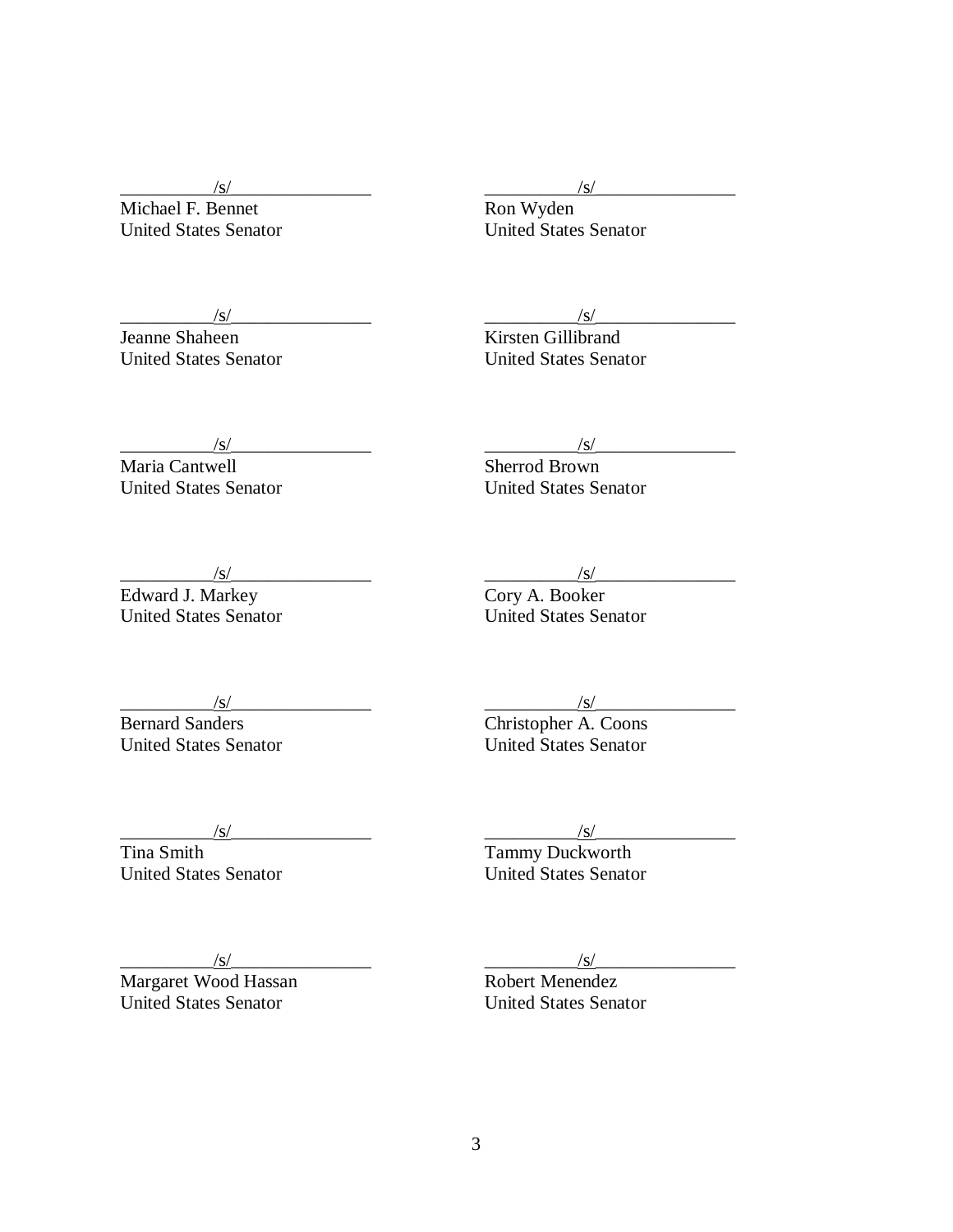$\sqrt{s/2}$ 

Amy Klobuchar United States Senator  $\sqrt{s/2}$ 

Patty Murray United States Senator

 $\frac{1}{s}$ 

Martin Heinrich United States Senator

 $\sqrt{s/2}$ 

Tom Udall United States Senator  $\frac{1}{s}$ 

Thomas R. Carper United States Senator

 $\sqrt{s/2}$ 

Patrick Leahy United States Senator

 $\sqrt{s/2}$ 

Jeffrey A. Merkley United States Senator

 $\sqrt{s/2}$ 

Dianne Feinstein United States Senator

 $\sqrt{s/2}$ 

Tammy Baldwin United States Senator

 $\sqrt{s/2}$ 

Debbie Stabenow United States Senator

 $\sqrt{s/2}$ 

Jacky Rosen United States Senator  $\sqrt{s/2}$ 

Joe Manchin III United States Senator

 $\sqrt{s/2}$ 

Gary C. Peters United States Senator  $\sqrt{s/2}$ 

Doug Jones United States Senator

 $\sqrt{s/2}$ 

Brian Schatz United States Senator